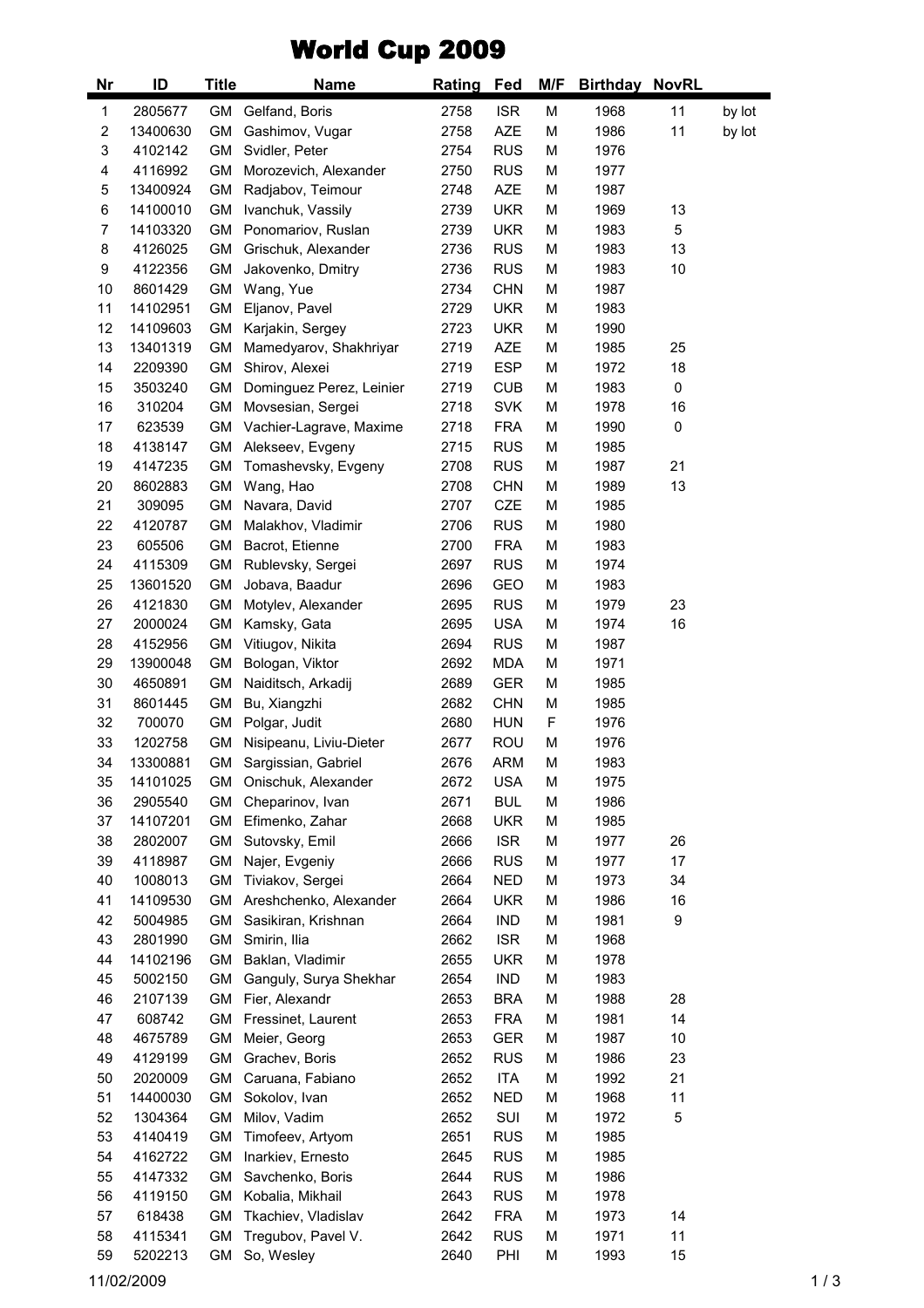## World Cup 2009

| Nr       | ID       | Title     | Name                    | <b>Rating</b> | <u>Fed</u> | M/F    | <b>Birthday NovRL</b> |    |  |
|----------|----------|-----------|-------------------------|---------------|------------|--------|-----------------------|----|--|
| 60       | 3800024  | GM        | Granda Zuniga, Julio E  | 2640          | <b>PER</b> | M      | 1967                  | 5  |  |
| 61       | 316385   | <b>GM</b> | Laznicka, Viktor        | 2637          | CZE        | M      | 1988                  |    |  |
| 62       | 4158814  | GM        | Andreikin, Dmitry       | 2636          | <b>RUS</b> | M      | 1990                  |    |  |
| 63       | 13401653 | GM        | Mamedov, Rauf           | 2634          | <b>AZE</b> | M      | 1988                  |    |  |
| 64       | 14700077 | GM        | Amonatov, Farrukh       | 2631          | <b>TJK</b> | M      | 1978                  |    |  |
| 65       | 4122763  | GM        | Volkov, Sergey          | 2629          | <b>RUS</b> | M      | 1974                  | 20 |  |
| 66       | 8603537  | <b>GM</b> | Zhou, Jianchao          | 2629          | <b>CHN</b> | M      | 1988                  | 19 |  |
| 67       | 503142   | <b>GM</b> | Nyback, Tomi            | 2628          | <b>FIN</b> | M      | 1985                  | 9  |  |
| 68       | 4201345  | GM        | Papaioannou, Ioannis    | 2628          | <b>GRE</b> | M      | 1976                  | 0  |  |
| 69       | 4104226  | GM        | Sakaev, Konstantin      | 2626          | <b>RUS</b> | M      | 1974                  |    |  |
|          |          |           |                         |               | <b>AZE</b> |        |                       |    |  |
| 70<br>71 | 13401378 | GM<br>GM  | Guseinov, Gadir         | 2625<br>2624  | <b>USA</b> | M<br>M | 1986<br>1983          | 21 |  |
|          | 13300580 |           | Akobian, Varuzhan       |               |            |        |                       |    |  |
| 72       | 12401137 | GM        | Le, Quang Liem          | 2624          | <b>VIE</b> | M      | 1991                  | 10 |  |
| 73       | 5004225  | <b>GM</b> | Sandipan, Chanda        | 2623          | <b>IND</b> | M      | 1983                  | 18 |  |
| 74       | 13500520 | <b>GM</b> | Shulman, Yuri           | 2623          | <b>USA</b> | M      | 1975                  | 11 |  |
| 75       | 4625498  | <b>GM</b> | Gustafsson, Jan         | 2622          | GER        | M      | 1979                  |    |  |
| 76       | 2101246  | GM        | Leitao, Rafael          | 2621          | <b>BRA</b> | M      | 1979                  |    |  |
| 77       | 5016690  | <b>GM</b> | Negi, Parimarjan        | 2620          | <b>IND</b> | M      | 1993                  |    |  |
| 78       | 14102536 | <b>GM</b> | Fedorchuk, Sergey A.    | 2619          | <b>UKR</b> | M      | 1981                  | 36 |  |
| 79       | 3503739  | GM        | Bruzon Batista, Lazaro  | 2619          | <b>CUB</b> | M      | 1982                  | 0  |  |
| 80       | 1112635  | GM        | Bartel, Mateusz         | 2618          | <b>POL</b> | M      | 1985                  |    |  |
| 81       | 13301616 | GM        | Petrosian, Tigran L.    | 2615          | <b>ARM</b> | M      | 1984                  |    |  |
| 82       | 4189302  | <b>GM</b> | Sjugirov, Sanan         | 2612          | <b>RUS</b> | M      | 1993                  | 20 |  |
| 83       | 4100115  | GM        | Khalifman, Alexander    | 2612          | <b>RUS</b> | M      | 1966                  | 0  |  |
| 84       | 14200988 | GМ        | Filippov, Anton         | 2607          | <b>UZB</b> | M      | 1986                  |    |  |
| 85       | 2008572  | <b>GM</b> | Shabalov, Alexander     | 2606          | <b>USA</b> | M      | 1967                  | 13 |  |
| 86       | 4500016  | GM        | Ehlvest, Jaan           | 2606          | <b>USA</b> | M      | 1962                  | 3  |  |
| 87       | 1007998  | GM        | L'Ami, Erwin            | 2606          | <b>NED</b> | M      | 1985                  | 0  |  |
| 88       | 3506690  | <b>GM</b> | Corrales Jimenez, Fidel | 2605          | <b>CUB</b> | M      | 1987                  | 2  |  |
| 89       | 3901211  | <b>GM</b> | Iturrizaga, Eduardo     | 2605          | <b>VEN</b> | M      | 1989                  | 0  |  |
| 90       | 12500739 | <b>GM</b> | Ghaem Maghami, Ehsan    | 2603          | <b>IRI</b> | M      | 1982                  | 45 |  |
| 91       | 8601674  | GM        | Zhou, Weiqi             | 2603          | <b>CHN</b> | M      | 1986                  | 15 |  |
| 92       | 2100029  | <b>GM</b> | Milos, Gilberto         | 2603          | <b>BRA</b> | M      | 1963                  | 6  |  |
| 93       | 14109182 | GM        | Kryvoruchko, Yuriy      | 2602          | <b>UKR</b> | M      | 1986                  | 9  |  |
| 94       | 108049   | GМ        | Flores, Diego           | 2602          | ARG        | M      | 1982                  | 5  |  |
| 95       | 8604436  | GM        | Li, Chao b              | 2596          | <b>CHN</b> | M      | 1989                  |    |  |
| 96       | 1207822  | GМ        | Lupulescu, Constantin   | 2591          | <b>ROU</b> | M      | 1984                  |    |  |
| 97       | 14600986 |           | GM Pavasovic, Dusko     | 2590          | <b>SLO</b> | M      | 1976                  |    |  |
| 98       | 1301837  | GМ        | Pelletier, Yannick      | 2589          | SUI        | M      | 1976                  |    |  |
| 99       | 8602980  | GM        | Hou, Yifan              | 2588          | <b>CHN</b> | F      | 1994                  |    |  |
| 100      | 10601619 | <b>GM</b> | Adly, Ahmed             | 2583          | EGY        | M      | 1987                  |    |  |
| 101      | 5010608  | <b>GM</b> | Gupta, Abhijeet         | 2578          | IND        | M      | 1989                  |    |  |
| 102      | 5200032  | <b>GM</b> | Antonio, Rogelio Jr     | 2574          | PHI        | M      | 1962                  |    |  |
| 103      | 2022036  | GM        | Hess, Robert L          | 2572          | <b>USA</b> | M      | 1991                  |    |  |
| 104      | 2023970  | IM        | Robson, Ray             | 2567          | <b>USA</b> | M      | 1994                  |    |  |
| 105      | 3405400  | <b>GM</b> | Morovic Fernandez, Ivan | 2562          | <b>CHI</b> | M      | 1963                  |    |  |
| 106      | 1000063  | GM        | Nijboer, Friso          | 2561          | <b>NED</b> | M      | 1965                  |    |  |
| 107      | 10601457 | GM        | Amin, Bassem            | 2553          | EGY        | M      | 1988                  |    |  |
| 108      | 5201330  | <b>GM</b> | Laylo, Darwin           | 2552          | PHI        | M      | 1980                  |    |  |
| 109      | 2017199  | <b>GM</b> | Friedel, Joshua E       | 2551          | <b>USA</b> | M      | 1986                  |    |  |
| 110      | 2000202  | <b>GM</b> | Ivanov, Alexander       | 2539          | <b>USA</b> | M      | 1956                  |    |  |
| 111      | 4127870  | IM        | Pridorozhni, Aleksei    | 2533          | <b>RUS</b> | M      | 1981                  |    |  |
| 112      | 8600660  | GМ        | Yu, Shaoteng            | 2529          | <b>CHN</b> | M      | 1979                  |    |  |
| 113      | 8603820  | GM        | Yu, Yangyi              | 2527          | <b>CHN</b> | M      | 1994                  |    |  |
| 114      | 3202305  | GM        | Smerdon, David          | 2525          | <b>AUS</b> | M      | 1984                  |    |  |
|          |          |           |                         |               |            |        |                       |    |  |
| 115      | 5002265  | GM        | Kunte, Abhijit          | 2522          | <b>IND</b> | M      | 1977                  |    |  |
| 116      | 4128125  | GM        | Kosteniuk, Alexandra    | 2517          | <b>RUS</b> | F      | 1984                  |    |  |
| 117      | 3000010  | <b>GM</b> | Rodriguez Vila, Andres  | 2508          | URU        | M      | 1973                  |    |  |
| 118      | 12100196 | GМ        | Al Sayed, Mohamad N.    | 2504          | QAT        | M      |                       |    |  |